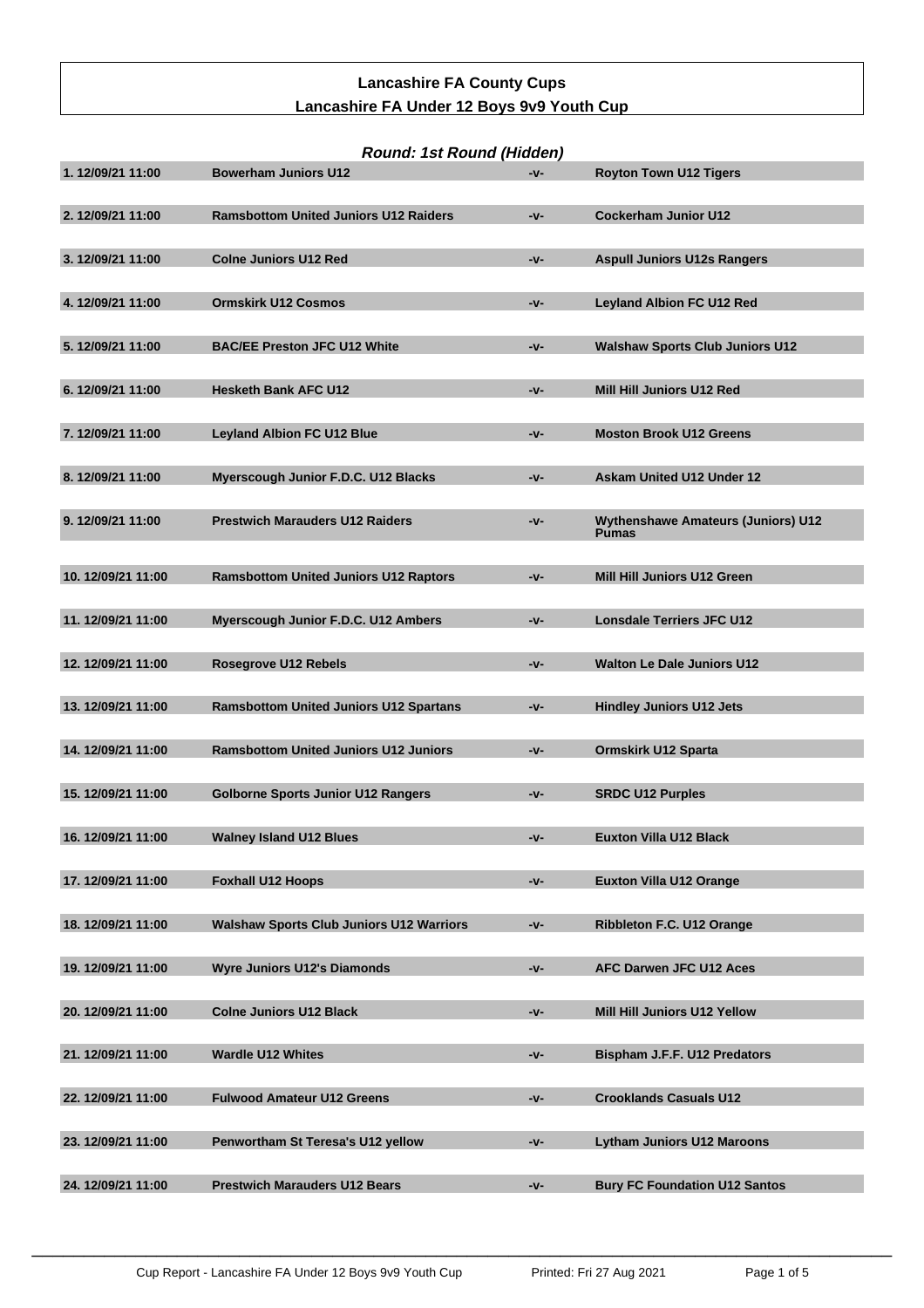## **Lancashire FA Under 12 Boys 9v9 Youth Cup**

| 25.12/09/21 11:00 | <b>Fleetwood Town Juniors U12 Whites</b>        | -v-   | <b>Croston Sports Club Juniors U12</b>      |
|-------------------|-------------------------------------------------|-------|---------------------------------------------|
| 26.12/09/21 11:00 | <b>Turton Tigers U12</b>                        | -v-   | <b>Cadley U12s White</b>                    |
| 27.12/09/21 11:00 | <b>Fleetwood Town Juniors U12 Tornados</b>      | $-v-$ | <b>Unsworth Junior U12 Reds</b>             |
| 28.12/09/21 11:00 | <b>Fleetwood Town Juniors U12 Sharks</b>        | -v-   | <b>Shevington U12 Sky</b>                   |
| 29.12/09/21 11:00 | <b>Ramsbottom United Juniors U12 Warriors</b>   | -v-   | <b>Layton Juniors U12 Blues</b>             |
| 30.12/09/21 11:00 | <b>Westgate Wanderers U12</b>                   | -v-   | <b>Cadley U12s Black</b>                    |
| 31.12/09/21 11:00 | <b>Bury FC Foundation U12 Allstars</b>          | -v-   | <b>Tarleton Corinthians U12 Reds</b>        |
| 32.12/09/21 11:00 | <b>Hindley Juniors U12 Tornadoes</b>            | -v-   | <b>Moston Brook U12 Blacks</b>              |
| 33.12/09/21 11:00 | Lytham St Annes YMCA U12 Orange                 | -v-   | <b>Oswaldtwistle St Mary's U12</b>          |
| 34.12/09/21 11:00 | <b>Walshaw Sports Club Juniors U12 Allstars</b> | -v-   | <b>Charnock Richard Junior U12 Black</b>    |
| 35.12/09/21 11:00 | <b>Ramsbottom United Juniors U12 Rockets</b>    | -v-   | <b>Foxhall U12</b>                          |
| 36.12/09/21 11:00 | <b>Leyland Albion FC U12 White</b>              | -v-   | <b>Ribble Wanderers U12</b>                 |
| 37.12/09/21 11:00 | <b>Charnock Richard Junior U12 Green</b>        | -v-   | <b>Carnforth Rangers U12 Whites</b>         |
| 38.12/09/21 11:00 | <b>Howfen U12 Hurricanes</b>                    | -v-   | <b>Holker Old Boys Juniors U12 Blacks</b>   |
| 39.12/09/21 11:00 | <b>Freestyle Urban Soccer U12</b>               | -v-   | Clifton Rangers J.F.C. (Blackpool) U12 S    |
| 40.12/09/21 11:00 | <b>Moss Bank Junior U12 Greens</b>              | -v-   | <b>Ramsbottom United Juniors U12 Titans</b> |
| 41.12/09/21 11:00 | Clifton Rangers J.F.C. (Blackpool) U12 W        | -v-   | <b>Blackburn Eagles JFC U12 RED</b>         |
| 42.12/09/21 11:00 | <b>Southport &amp; Ainsdale Amateurs U12s</b>   | -v-   | <b>Fleetwood Town Juniors U12 Reds</b>      |
| 43.12/09/21 11:00 | <b>Hindley Green U12</b>                        | -v-   | <b>Fylde Coast Soccer U12 Messi's</b>       |
| 44.12/09/21 11:00 | Myerscough Junior F.D.C. U12 Reds               | $-v-$ | <b>Mellor Junior U12 Yellow</b>             |
| 45.12/09/21 11:00 | <b>Shevington U12 Navy</b>                      | -v-   | <b>Standish Panthers Juniors U12 Vipers</b> |
| 46.12/09/21 11:00 | <b>Cadley U12s Red</b>                          | -v-   | <b>Lostock Hall Juniors U12 Black</b>       |
| 47.12/09/21 11:00 | <b>Lostock Hall Juniors U12 White</b>           | -v-   | <b>Hindley Green U12 United</b>             |
| 48.12/09/21 11:00 | <b>BAC/EE Preston JFC U12 blue</b>              | -v-   | <b>Fulwood Amateur U12 Blue</b>             |
| 49.12/09/21 11:00 | <b>Robin Park U12 Panthers</b>                  | -v-   | Penwortham St Teresa's U12 blue             |
| 50.12/09/21 11:00 | Ribbleton F.C. U12 White                        | -v-   | Bispham J.F.F. U12 Lasers                   |
| 51.12/09/21 11:00 | <b>Oxford Grove Junior U12 TIGERS</b>           | -v-   | <b>Highfield Grange U12's Vipers</b>        |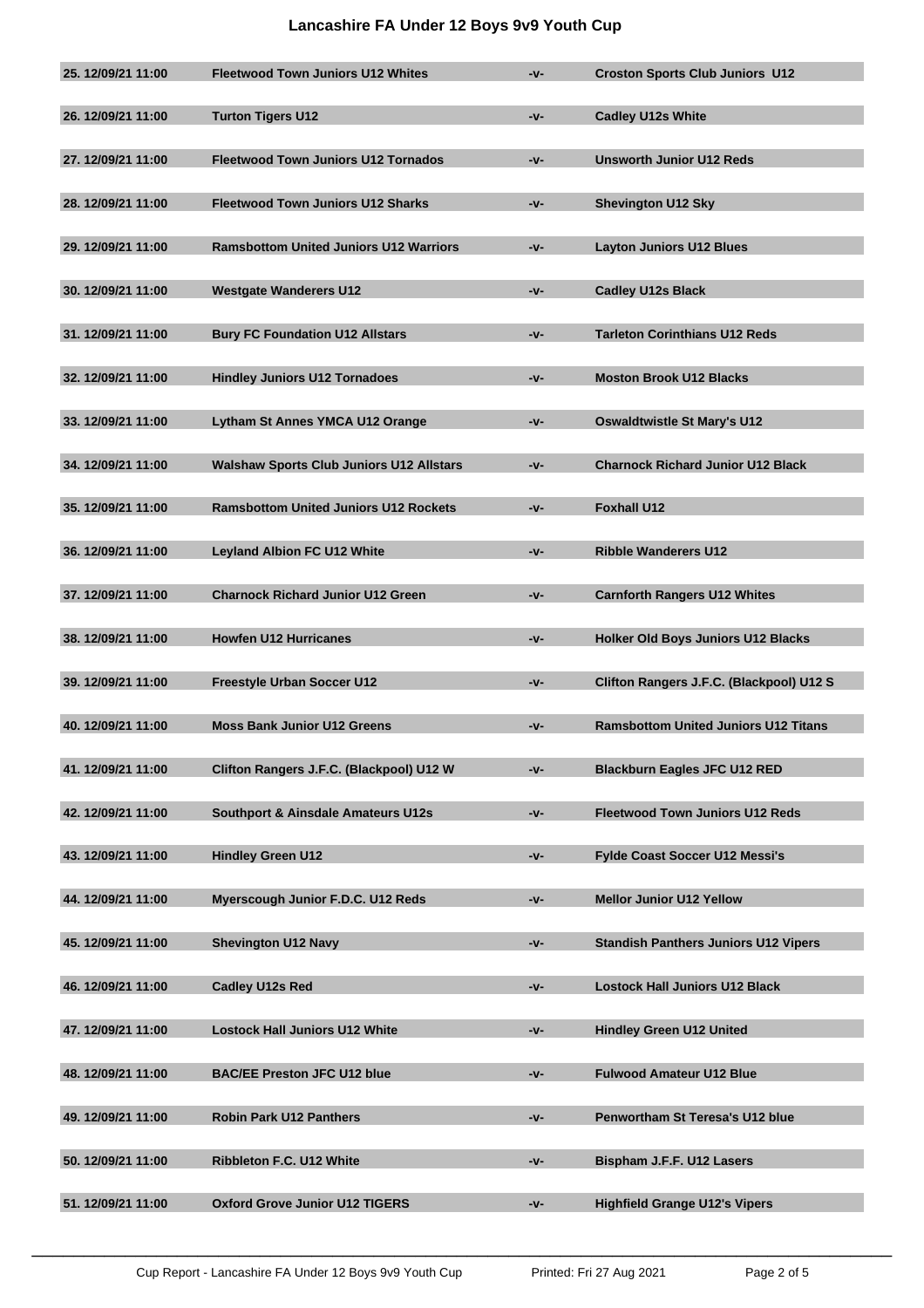| 52.12/09/21 11:00 | <b>Stanhill Juniors U12</b>                        | -v- | <b>Robin Park U12 Storm</b>       |
|-------------------|----------------------------------------------------|-----|-----------------------------------|
|                   |                                                    |     |                                   |
| 53.12/09/21 11:00 | <b>Walney Island U12 Yellows</b>                   | -v- | Rosegrove U12 Pumas               |
|                   |                                                    |     |                                   |
| 54.12/09/21 11:00 | <b>Wythenshawe Amateurs (Juniors) U12</b><br>Leopa | -v- | <b>Atherton Town U12 Typhoons</b> |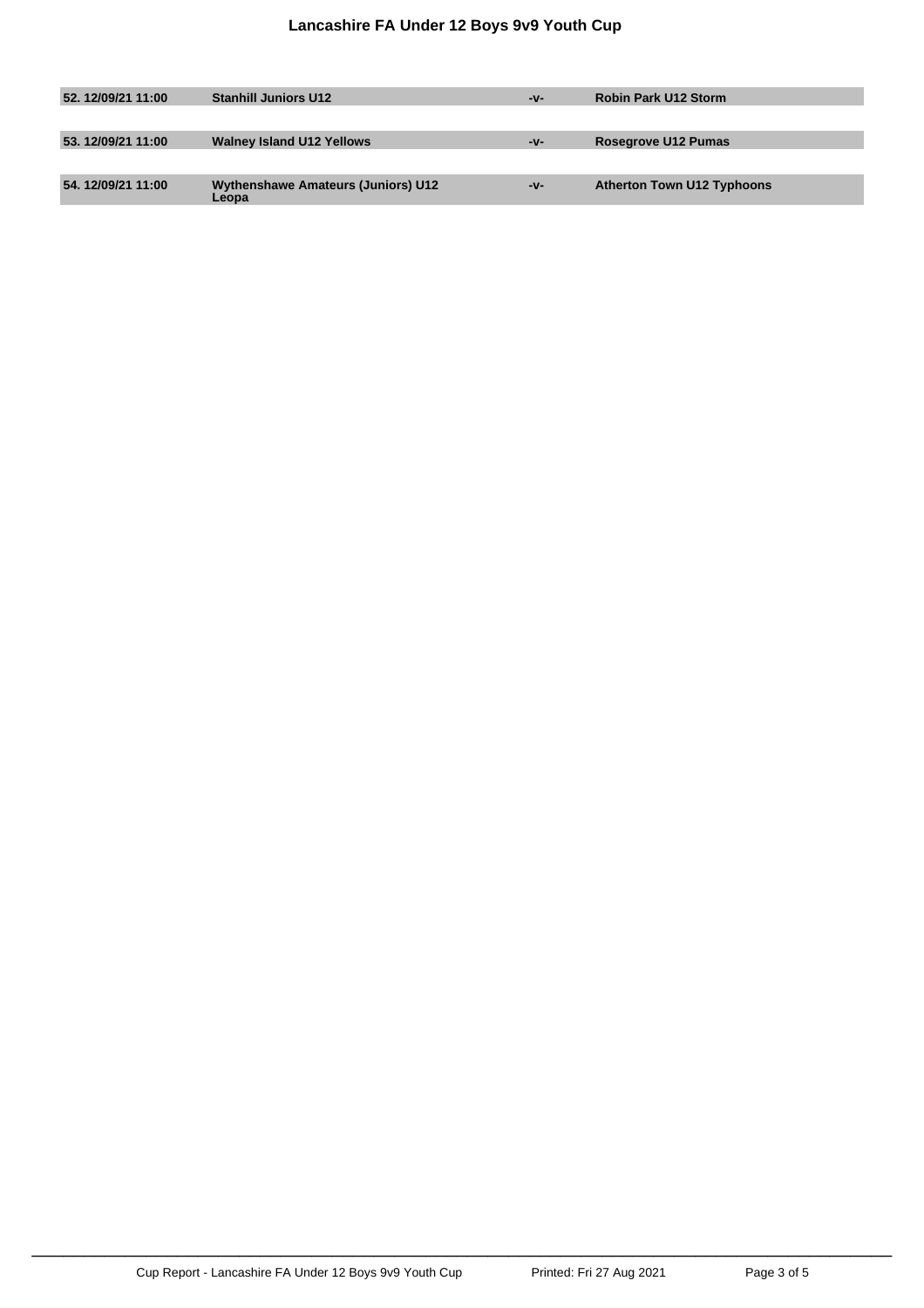## **Lancashire FA Under 12 Boys 9v9 Youth Cup**

#### **Cup Entry List**

| Team                                                        | <b>Entry Round*</b> | <b>Bye in Entry Round</b> |
|-------------------------------------------------------------|---------------------|---------------------------|
| AFC Darwen JFC U12 Aces                                     |                     | No                        |
| AFC Darwen JFC U12 Colts                                    |                     | Yes                       |
| Askam United U12 Under 12                                   |                     | No                        |
| Aspull Juniors U12s Rangers                                 |                     | No                        |
| Atherton Town U12 Typhoons                                  |                     | No                        |
| BAC/EE Preston JFC U12 blue                                 |                     | No                        |
| BAC/EE Preston JFC U12 White                                |                     | No                        |
|                                                             |                     | Yes                       |
| Bamber Bridge United U12                                    |                     |                           |
| Bispham J.F.F. U12 Blades                                   |                     | Yes                       |
| Bispham J.F.F. U12 Lasers                                   |                     | No                        |
| Bispham J.F.F. U12 Predators                                |                     | No                        |
| Blackburn Eagles JFC U12 RED                                |                     | No                        |
| Bowerham Juniors U12                                        |                     | No                        |
| Bury FC Foundation U12 Allstars                             |                     | No                        |
| Bury FC Foundation U12 Santos                               |                     | No                        |
| Cadley U12s Black                                           |                     | No                        |
| Cadley U12s Red                                             |                     | No                        |
| Cadley U12s White                                           |                     | No                        |
| Carnforth Rangers U12                                       |                     | Yes                       |
| Carnforth Rangers U12 Reds                                  |                     | Yes                       |
| Carnforth Rangers U12 Whites                                |                     | No                        |
| Charnock Richard Junior U12 Black                           |                     | No                        |
| Charnock Richard Junior U12 Green                           |                     | No                        |
| Clifton Rangers J.F.C. (Blackpool) U12 S                    |                     | No                        |
|                                                             |                     | No                        |
| Clifton Rangers J.F.C. (Blackpool) U12 W                    |                     |                           |
| Cockerham Junior U12                                        |                     | No                        |
| Colne Juniors U12 Black                                     |                     | No                        |
| Colne Juniors U12 Red                                       |                     | No                        |
| Crooklands Casuals U12                                      |                     | No                        |
| Croston Sports Club Juniors U12                             |                     | No                        |
| Euxton Villa U12 Black                                      |                     | No                        |
| Euxton Villa U12 Orange                                     |                     | No                        |
| Fleetwood Town Juniors U12 Rangers                          |                     | No                        |
| Fleetwood Town Juniors U12 Reds                             |                     | No                        |
| Fleetwood Town Juniors U12 Sharks                           |                     | No                        |
| Fleetwood Town Juniors U12 Tornados                         |                     | No                        |
| Fleetwood Town Juniors U12 Whites                           |                     | No                        |
| Foxhall U12                                                 |                     | No                        |
| Foxhall U12 Hoops                                           |                     | No                        |
| Freestyle Urban Soccer U12                                  |                     | No                        |
| Fulwood Amateur U12 Blue                                    |                     | No                        |
| <b>Fulwood Amateur U12 Greens</b>                           |                     | No                        |
| Fylde Coast Soccer U12 Messi's                              |                     | No                        |
|                                                             |                     |                           |
| Golborne Sports Junior U12 Rangers                          |                     | No                        |
| Halton J.F.C. U12                                           |                     | Yes                       |
| Hesketh Bank AFC U12                                        |                     | No                        |
| Highfield Grange U12's Vipers                               |                     | No                        |
| Highgrove Junior U12                                        |                     | No                        |
| Hindley Green U12                                           |                     | No                        |
| Hindley Green U12 United                                    |                     | No                        |
| Hindley Juniors U12 Jets                                    |                     | No                        |
| Hindley Juniors U12 Tornadoes                               |                     | No                        |
| Holker Old Boys Juniors U12 Blacks                          |                     | No                        |
| Howfen U12 Hurricanes                                       |                     | No                        |
|                                                             |                     | Yes                       |
| Kirkham Junior U12 Red                                      |                     |                           |
|                                                             |                     |                           |
| Layton Juniors U12 Blues                                    |                     | No                        |
| Leyland Albion FC U12 Blue                                  |                     | No                        |
| Leyland Albion FC U12 Red                                   |                     | No                        |
| Leyland Albion FC U12 White                                 |                     | No                        |
| Lonsdale Terriers JFC U12<br>Lostock Hall Juniors U12 Black |                     | No<br>No                  |